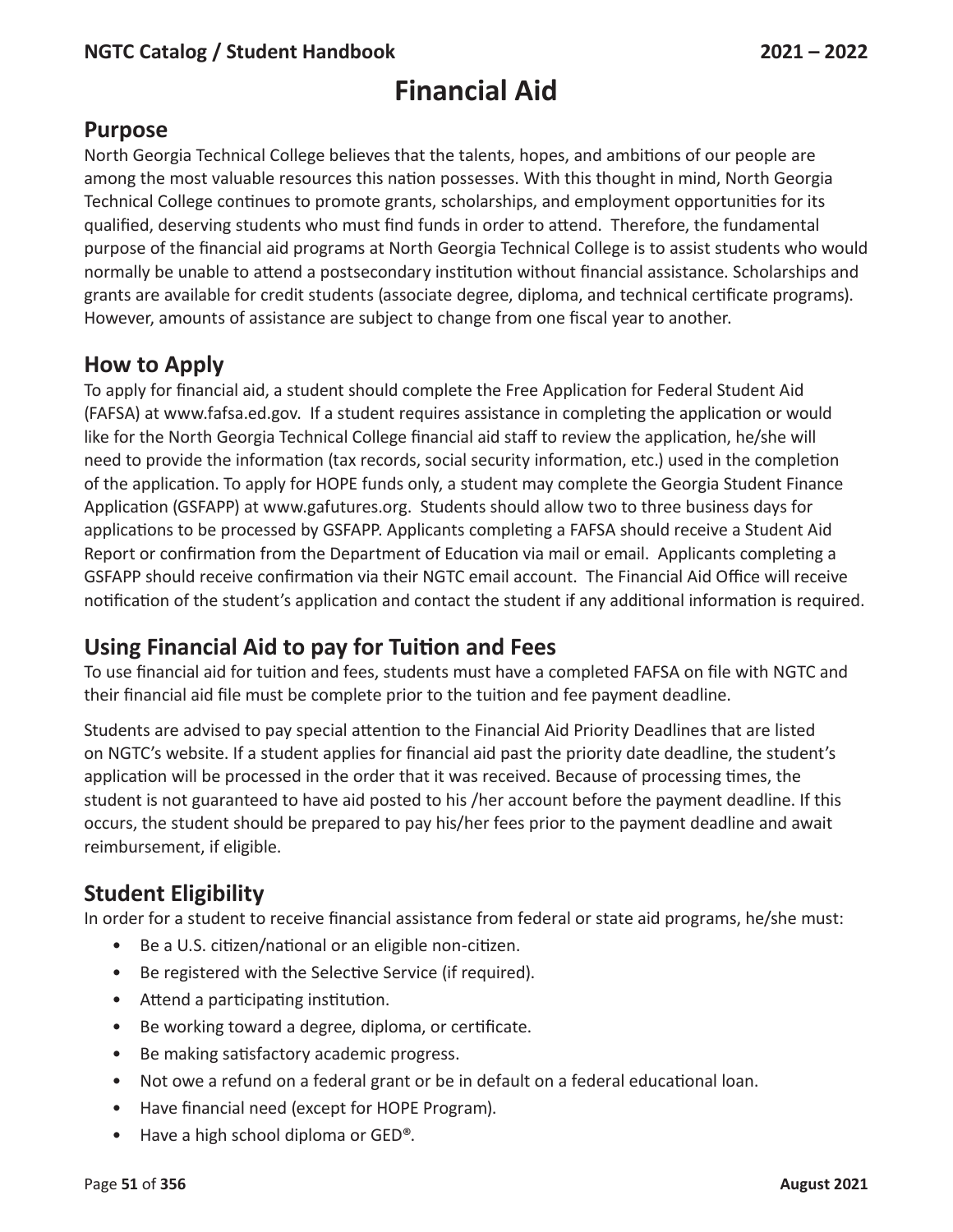## **Financial Aid**

#### **ALSO:**

- Less than half-time students may be eligible for Federal PELL Grants and some other student aid programs.
- Students attending two colleges in the same enrollment period must inform both financial aid administrators (students cannot receive federal aid at more than one college per term).
- Students who have received a bachelor's degree are not eligible for Federal PELL Grant, Federal Supplemental Educational Opportunity Grant, State HOPE Scholarship, State HOPE Grant, State Zell Miller Grant, State HOPE Career Grant, or State Zell Miller Scholarship.
- Convictions of drug distribution or possession may make a student ineligible for financial aid awards.

# **Satisfactory Academic Progress (SAP) for Financial Aid**

All students receiving financial aid must maintain satisfactory qualitative (cumulative GPA) and quantitative (maximum time frame) progress in accordance with the statements listed below. Progress will be reviewed each semester. Students must declare a major and be working toward the completion of that major in order to receive financial aid.

*Notes: The SAP policy applies to all students regardless of whether he/she has previously received aid.* SAP is checked at the end of each semester. Standards for the Title IV students are the same or stricter *than non-Title IV students enrolled in the same educational program.*

#### **Qualitative:**

- Students must maintain a cumulative Grade Point Average (GPA) of at least 2.0. The GPA is computed by the Registrar's Office on a scale of 4.0.
- Successful completion of learning support classes requires a  $C^*$  or better.
- Students enrolled in a program of study of more than two academic years must have a GPA of at least a 2.0.

#### **Quantitative:**

- Students must successfully complete two-thirds (67%) of all hours attempted.
- **Example:** Cumulative hours attempted (hours at NGTC as well as any hours transferred in as credit) =25 x 67%= 16.75 (must round up to next whole number). In this example, you must successfully complete at least 17 hours to be making satisfactory progress. See unsuccessful grades below.

Successful grades include A, A\*, B, B\*, C, C\*, and D. Unsuccessful grades include D\*, F, F\*, IP, W, W\*, WF, and WF\*, (see Grading Scale and Symbols section for more detailed information). SAP is calculated at the end of each term. Failure to maintain satisfactory academic progress will result in the loss of financial aid including Federal Pell Grant, Federal Supplemental Educational Opportunity Grant, state grants and scholarships (HOPE/Zell), and state Student Access Loans. The SAP policy applies to all students, regardless of whether they have previously received aid.

• **Financial Aid Warning:** To maintain satisfactory progress for financial aid, a student must successfully complete at least 67% of all courses attempted at North Georgia Technical College and maintain at least a 2.0 cumulative GPA. If a student fails to complete 67% of the credit hours attempted and/or maintain a 2.0 cumulative GPA, he/she will be placed on financial aid warning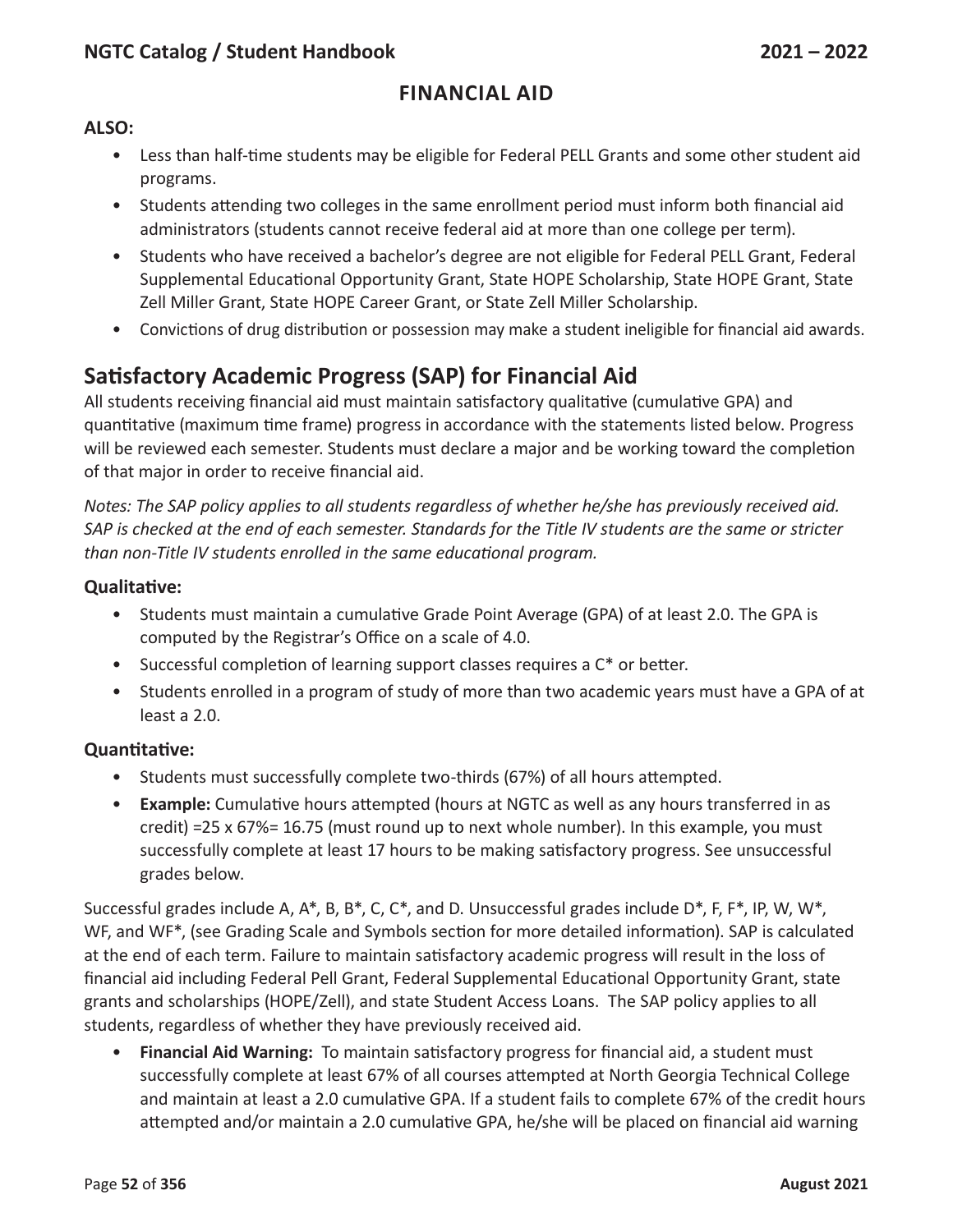for the following semester. Students may receive aid while on financial aid warning. If the 67% completion rate and the 2.0 cumulative GPA is achieved the following semester, the student is placed in good standing.

- **Financial Aid Suspension:** If the 67% completion rate and/or cumulative 2.0 GPA are not achieved, the student will be placed on financial aid suspension, and be ineligible to receive aid until the student's completion rate is at least 67% and/or the student has raised their cumulative GPA to at least a 2.0.
- **Financial Aid Maximum Time Frame:** Students must complete their educational objective within a maximum time of 150% for full-time enrollment. Enrollment of less than full-time will be prorated accordingly. This means that a student will be ineligible for financial aid once he/ she has attempted one and a half times the minimum number of credit hours necessary for completing program requirements. For example, a student in a program requiring a total of 50 semester credit hours will receive financial aid up to 75 semester credit hours for that program. Transfer credits accepted by NGTC will be counted in the maximum time frame. Maximum time frame criteria will be checked at the end of each term.
- **Multiple Programs:** As of August 26, 2020, students who change their program of study and reenroll into a new program will not be eligible for an automatic 150% maximum timeframe reset. Students will be required to submit a 150% Maximum Time Frame Appeal to the Financial Aid Appeals Committee in order to reset their Maximum Time Frame eligibility for the new program of study. The reset will require a manual calculation for students identified as exceeding the 150% threshold.

Grades of W are not used in calculating a student's GPA but are counted as credit hours attempted. WF is counted as an F. If a course is repeated, all hours attempted will be counted for purposes of the 67% completion rate and maximum time frame requirements and all grades except for IP will be used in calculating the minimum GPA of 2.0. The IP will be considered the next semester when a grade is inserted. Satisfactory Academic Progress for the previous term will be reevaluated once the grade of IP has been finalized.

Satisfactory academic progress for transfer students for the first semester enrolled at North Georgia Technical College will be assessed based on previous transcripts. After the first semester, only the student's academic record at the current school will be evaluated. However, transfer records are considered when measuring the maximum time of 150%.

A student will be notified in writing by the Financial Aid Office if he/she is in violation of the standards of satisfactory progress and of the termination of the Title IV funds and/or state funds.

# **Special Considerations Affecting SAP Criteria**

### Learning Support Classes

Learning support classes are counted in the quantitative measures affecting SAP (both completion rate and 150% maximum timeframe). Successful completion of all learning support coursework is required to meet qualitative progress. This is defined as completing all learning support coursework with a grade of A\*, B\*, or C\*.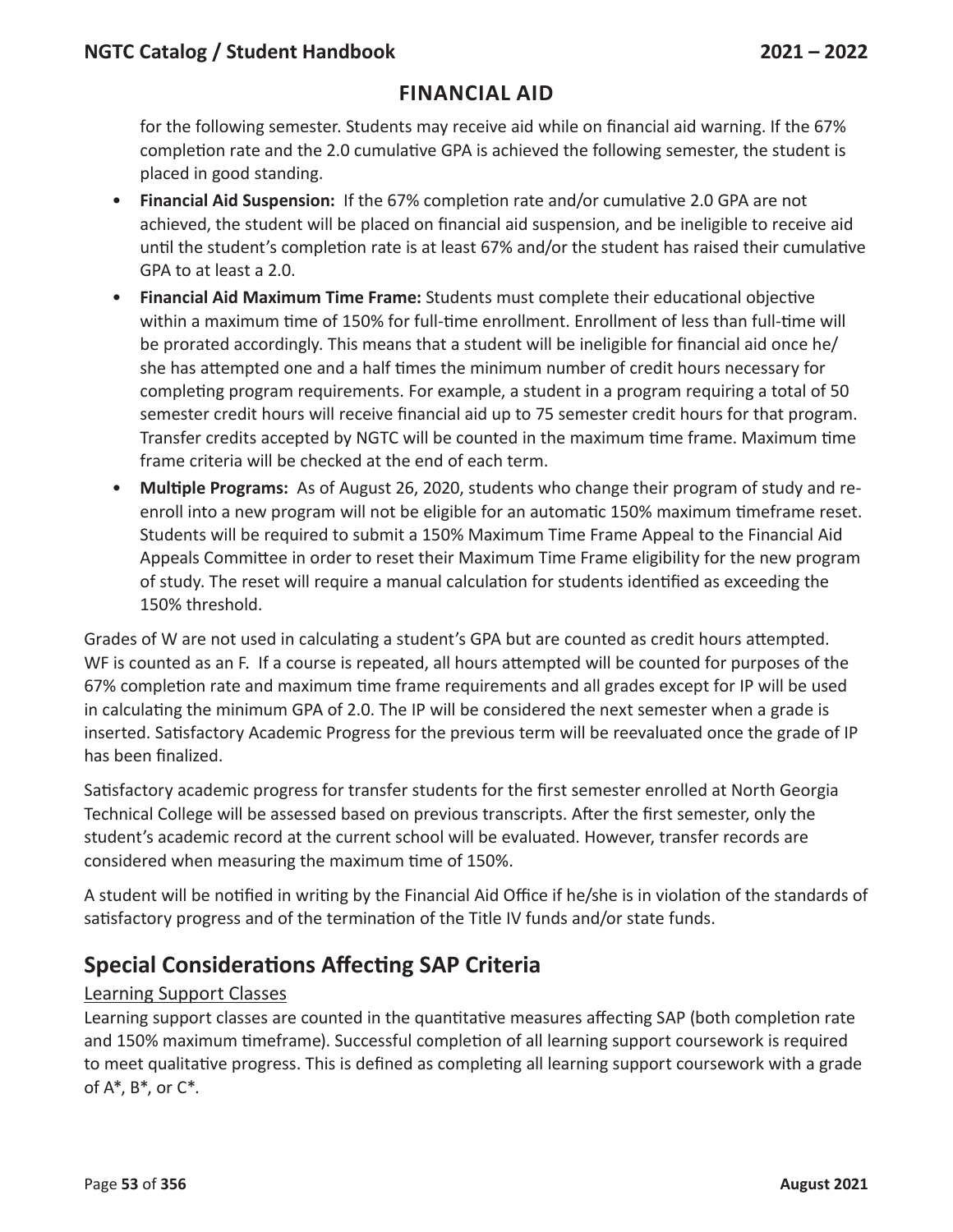## **Financial Aid**

#### Dropped and Repeat Coursework

All coursework taken at North Georgia Technical College will be included in the qualitative and quantitative measures for SAP. This includes courses that are withdrawals or repeated. Courses that are dropped during the drop/add period or courses in which a student is a no show are not counted. Successful grades include A, A\*, B, B\*, C, C\*, and D. Unsuccessful grades include D\*, F, F\*, W, WF, and WF<sup>\*</sup>. Grades of IP are treated as unsuccessful and SAP will be reevaluated once a final grade is posted.

#### Transfer Credits

Credits that are transferred from other institutions (including courses taken as a transient) will count in a student quantitative SAP measure (pass rate and 150% maximum time frame) but will not count in the qualitative (GPA measure).

#### **How to Re-establish Financial Aid Eligibility**

Students may regain financial aid eligibility after being placed on suspension by either:

- Meeting the cumulative SAP standards described in this policy in their course of study at a future evaluation (end of semester)
- Successfully appealing as described in this policy and being placed on Probation.
- This DOE satisfactory academic progress policy became effective beginning the 2021-2022 academic year and supersedes any previous regulation.

# **Repeated Coursework**

Students who repeat coursework in which they have previously earned a passing grade will be subject to review by the Registrar's Office and the Financial Aid Office. Depending on the student's particular program of study and other various factors, financial aid may not be applicable to pay the repeated coursework.

# **Financial Aid Appeal Procedures**

Students have the right to appeal the denial of financial aid eligibility if they feel that they have extenuating circumstances that prevented them from making satisfactory progress. This appeal must be made through Campuslogic in the student's BannerWeb account using our secure online portal. A Satisfactory Academic Progress Appeal must be submitted explaining the extenuating circumstances, how these circumstances have changed, and their plan to maintain satisfactory academic progress if the appeal is approved. Supporting documentation is required. The Director of Financial Aid will present the appeal to the Financial Aid Appeals Committee. A decision concerning reinstatement of financial aid eligibility will be communicated to the student in writing via mail or email. The decision of the Financial Aid Appeals Committee shall be final.

#### **Tips for Submitting the SAP Appeal**

- 1. Explain in detail the extenuating circumstances in your personal statement and be sure to include documentation to support your statement. An attempt should be made to explain all terms with failing grades or withdrawals since SAP uses cumulative GPA and credit hours. Examples of extenuating circumstances include, but are not limited to:
	- Death of a relative
	- Hospitalization of immediate family members
	- Personal injury or illness
	- Unexpected work issues beyond the student's control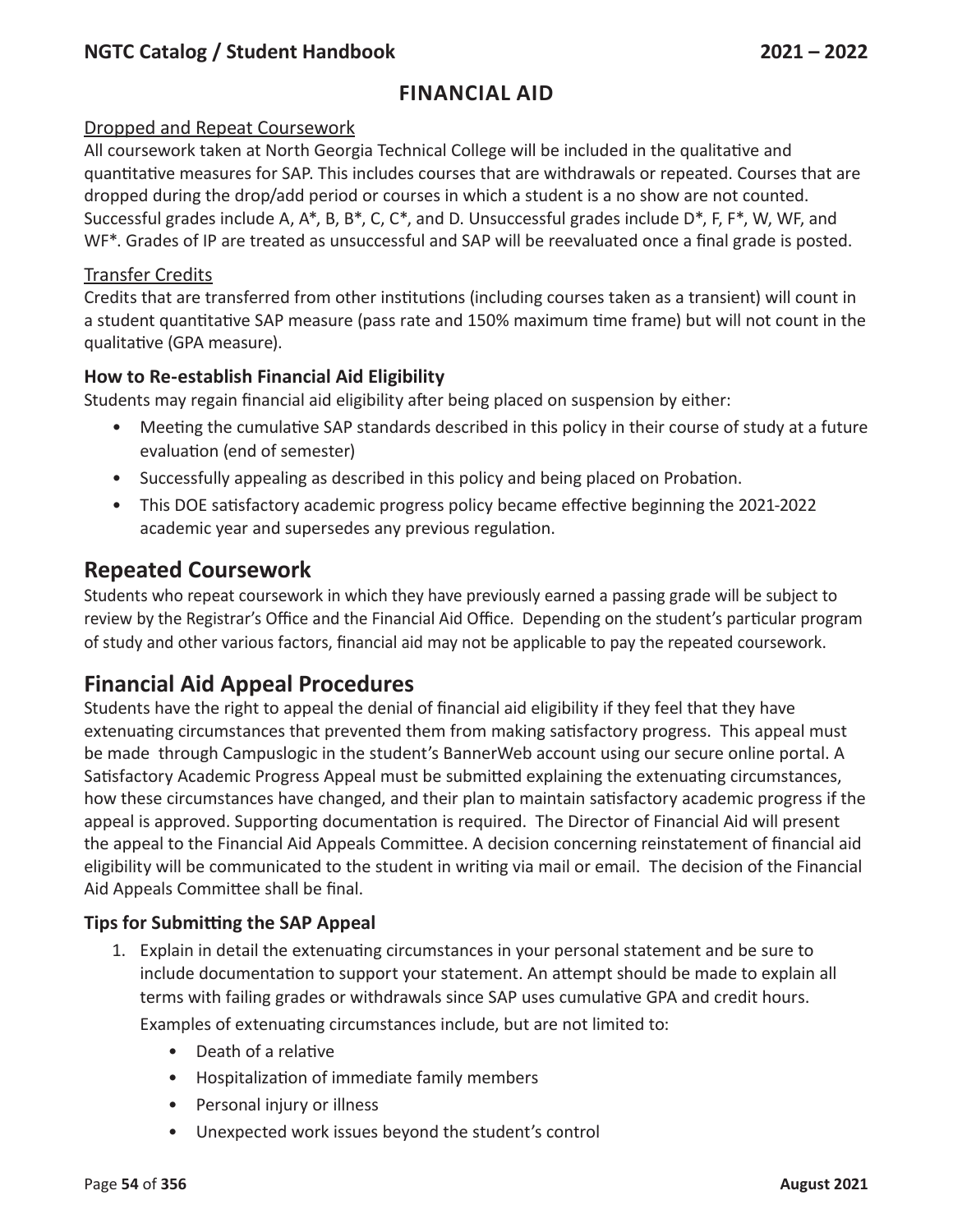## **Financial Aid**

2. Once you have completed your appeal and the attached documents, please submit it using the secure online portal, Campuslogic, in your BannerWeb account.

#### **Academic Plans**

A student's appeal can be approved, and the student placed on an academic plan. An academic plan means the committee places conditions on their appeal approval. For example, a student must maintain a C or better in their classes each semester and they cannot earn an F, W, WF, or IP. The student must be able to be in good standing after the academic plan, if followed correctly. If the student does not meet the conditions, then their financial aid is not approved for the following semester. Each academic plan must have an end date.

# **Return to Title IV Policy**

An overpayment occurs when the student receives more aid than he or she was eligible to receive. One kind of overpayment, traditionally called an over award, results from changes in the student's aid package; a second occurs when a student withdraws. Title IV funds are awarded with the assumption the student will complete the entire period of enrollment for which financial aid was intended.

If a student receives Title IV funds (PELL or SEOG), a complete withdrawal from classes or dropping classes may require repayment of funds. If a student completes more than 60% of the term, he or she will have earned 100% of the aid for that term. If a student completes 60% or less of the term, the percentage of the period is equal to the percentage of aid earned. Once a student has completely withdrawn from all of his/her coursework, the Financial Aid Office will determine the amount of funds to be returned to the appropriate Title IV Federal Programs using Return to Title IV Guidelines.

## **Return To Title IV Withdrawal Policy**

Federal Title IV funds are awarded to a student under the assumption that the student will attend school for the entire semester or program for which the financial aid has been awarded. Federal regulations require North Georgia Technical College to perform a return to Title IV (R2T4) calculation for students who did not receive at least one passing grade (F, WF, IP, W) for the semester. Due to the specific requirements, applicable to leaves of absence under Title IV, any North Georgia Technical College approved leave of absence and all withdrawals are treated as withdrawals for Title IV purposes. This calculation is performed using a specific formula required by the U.S. Department of Education. During the first 60% of the semester, a student earns funds in direct proportion to the length of time they remain enrolled. Students who have completed more than 60 percent of the term will have earned 100 percent of the aid for that period. If a student completed less than 60 percent of the term, the student will have earned the financial aid equivalent to the percentage of the period completed.

The percentage completed will be calculated using the following method:

#### **Determine the percentage of the enrollment period completed by the student**

- Days attended / Days in Enrollment Period = Percentage Completed
- If the calculated percentage exceeds 60%, then the student has earned all Title IV aid for the enrollment period.
- Days in enrollment period includes all calendar days but excludes breaks of five (5) days or longer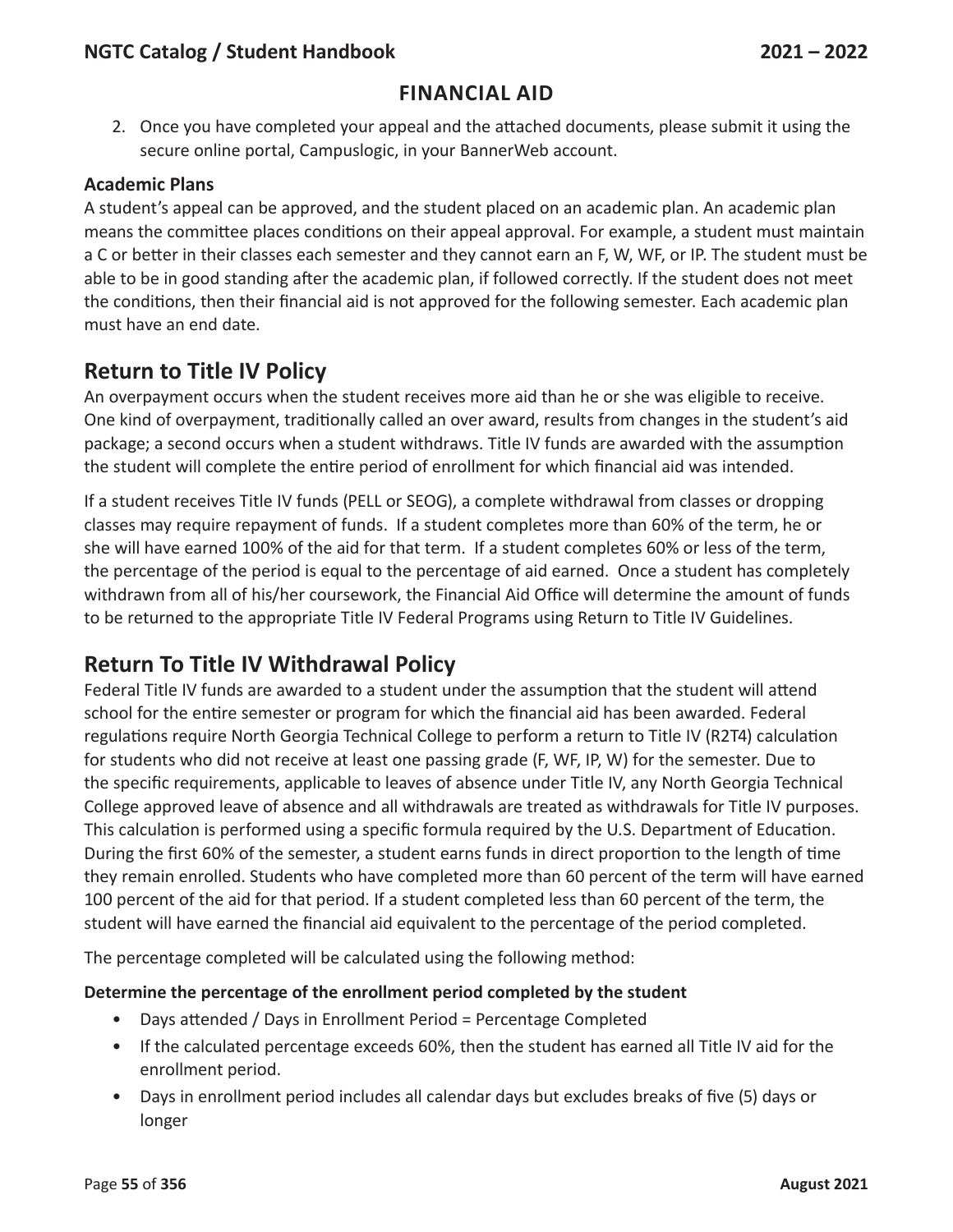#### **Multiply the percentage completed by the student's Title IV aid eligibility to determine the earned aid**

• Title IV Aid Eligibility \* Percentage Completed = Earned Aid

#### **Determine the amount of unearned aid to be returned to the appropriate Title IV aid program**

• Total Disbursed Aid - Earned Aid = Unearned Aid to be Returned

If the aid already disbursed **equals** the earned aid, no further action is required. If the aid already disbursed is **less than** the earned aid, a post withdrawal disbursement will be made to the student. North Georgia Technical College has 45 days from the date of the institution determined that the student withdrew, to offer any amount of the post-withdrawal disbursement to the student. If the post withdrawal disbursement results in a credit balance on the student's account, the credit balance will be disbursed to the student within 14 days of the funds being posted to the student's account. If the aid already disbursed is greater than the earned aid, the difference must be returned to the appropriate Title IV aid program by North Georgia Technical College.

Once the Return to Title IV calculation has been processed, the North Georgia Technical College Office of Financial Aid must return any unearned funds to the Department of Education within 45 days from the date of determination of the official withdrawal. If a student follows institutional procedures and officially withdraws during the semester, their financial aid refund calculation will be completed according to the Federal Return of Title IV Funds Refund Policy, currently outlined above.

**The student will be responsible for paying any of the returned aid to the North Georgia Technical College Business Office.** The student will not be allowed to register or receive an official transcript until the debt has been paid in full.

### **Title IV aid is returned in the following order:**

- Federal Pell Grant
- Iraq and Afghanistan Service Grants
- Federal Supplemental Educational Opportunity Grant (SEOG)

Students are notified in writing by the Financial Aid Office and the Business Office once the calculations have been completed. Holds are placed on student accounts by the Business Office when repayment is not made. Students should monitor their student account on Banner Web for changes to account balances.

# **Official Withdrawal Policy**

A student who wishes to withdraw from school must notify the school in writing. Students who fail to notify the school about withdrawal intentions will have 50% of the payment period as withdrawal date unless a later date can be accurately determined based on coursework activity. Coursework activity includes submitting assignments, exams, and discussions. Presence in a classroom, whether it be virtual or physical, does not constitute participation for determining coursework activity.

# **Unofficial Withdrawal**

Students are expected to follow the Withdrawal process if they are unable to meet the attendance requirements for a course. North Georgia Technical College abides by the federal regulation (HEA, Section 484B 34 CFR 668.22), stipulating that an institution must determine the earned and unearned portions of Title IV aid as of the date the student ceased attendance. In addition, colleges are required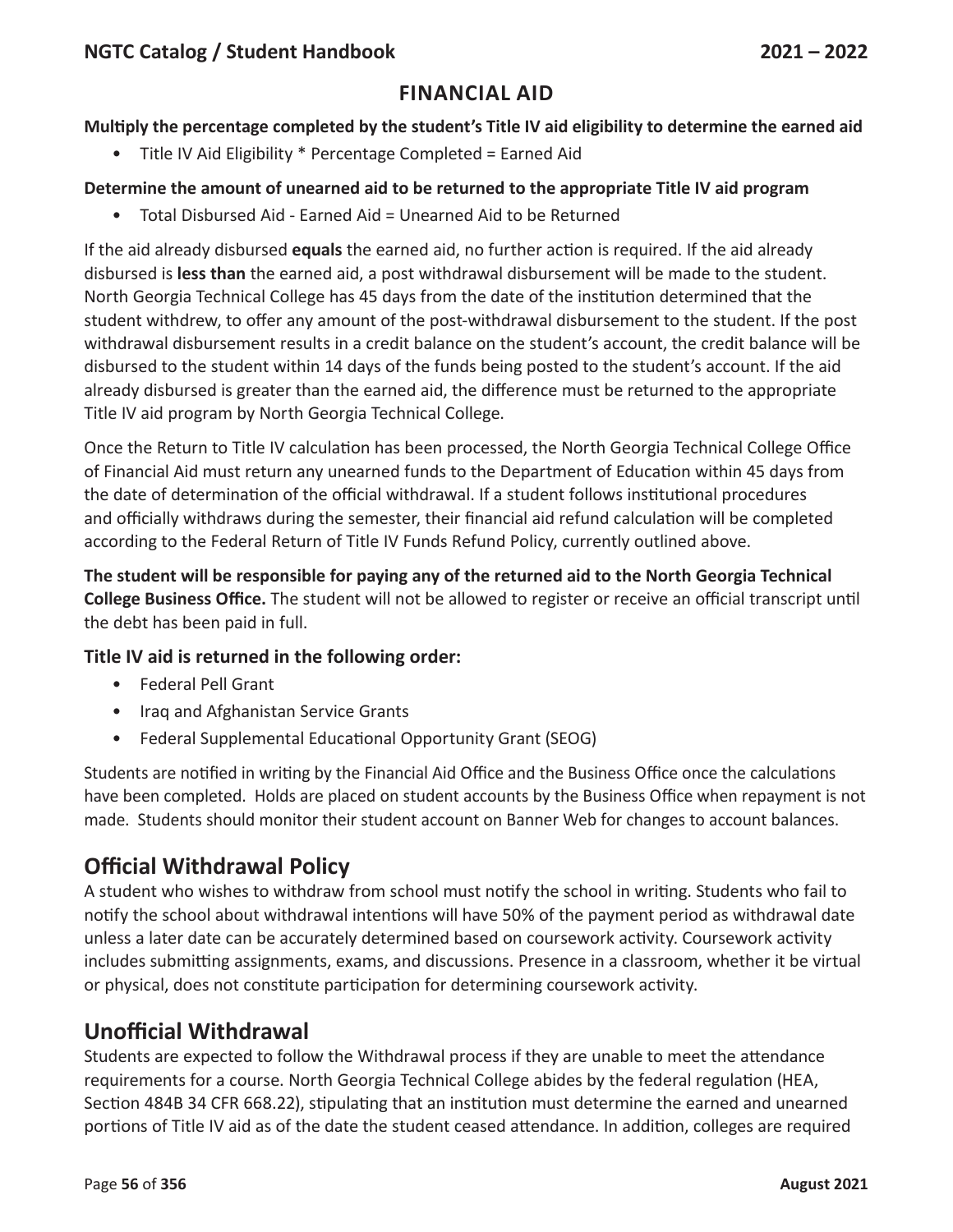## **Financial Aid**

to review students who received federal financial aid and did not successfully pass any courses. An assessment must be made to determine whether the student earned the non-passing grades while attending classes or stopped attending classes but did not officially withdraw. Students who stopped attending classes may be required to repay a portion of the federal financial aid for that semester. If it is determined that a student never began attendance in some or all classes, aid may be cancelled.

Federal financial aid recipients who did not earn at least one passing grade are identified on a grade report at the conclusion of the semester. The Last Date of Participation (LDP) is also listed along with each grade and a determination is made as to whether this grade is considered an earned or unearned grade. Students who unofficially withdraw and are awarded all F's or a combination of F's, WF's, and W's will be subject to the college's Federal Refund Policy/Return to Title IV Policy. Instructors report the last date of an academically related activity at the point of grade processing. The Registrar's Office notifies the Office of Financial Aid of the students who were awarded all F's or a combination of F's, WF's, and W's after the rolling of grades and the Financial Aid Office will process Return to Title IV calculations on these students. The institution has 30 days from the end of the semester to perform a complete unofficial withdrawal calculation. Once the Return to Title IV calculation has been processed, the North Georgia Technical College Office of Financial Aid must return any unearned funds to the Department of Education within 45 days from the date of determination of the unofficial withdrawal.

**The student will be responsible for paying any of the returned aid to the North Georgia Technical College Business Office.** The student will not be allowed to register or receive an official transcript until the debt has been paid in full.

**Students are advised to contact their Financial Aid Advisor before making changes to course schedules or programs of study. Changing from one program of study to another may affect eligibility for financial aid awards.**

# **Pell Recalculation Policy**

Each term, the financial aid office will set a Pell Recalculation Date to coincide with the end of that term's initial drop/add period. This is typically the 5th day of the full term. Any changes to enrollment after this date will not change a student's calculated Pell award. Exceptions to this policy include when a student adds a class for the first time that semester (i.e. adds a minimester class that starts later in the term as their initial enrollment), when a student fails to begin attendance in a class, if a student is reinstated into a class that they were originally registered for but incorrectly dropped from, or when the college receives an initial FAFSA for the student. In these cases, Pell must be recalculated.

# **State Student Aid Programs**

#### **HOPE Grant**

The State HOPE Grant is available to **qualified** Georgia residents who are enrolled in a diploma or technical certificate program. High school grades, graduation dates, and family income are not a consideration in determining eligibility for the HOPE Grant. Assistance will cover a percentage of tuition only. Room and board costs, mandatory fees, and books/supplies **are not covered** through the HOPE Grant. Students are required to maintain at least a 2.0 HOPE- Cumulative Grade Point Average to remain eligible for HOPE Grant. Students who fall below the required 2.0 HOPE-Cumulative Grade Point Average at a required checkpoint will lose eligibility for HOPE Grant. Students may receive HOPE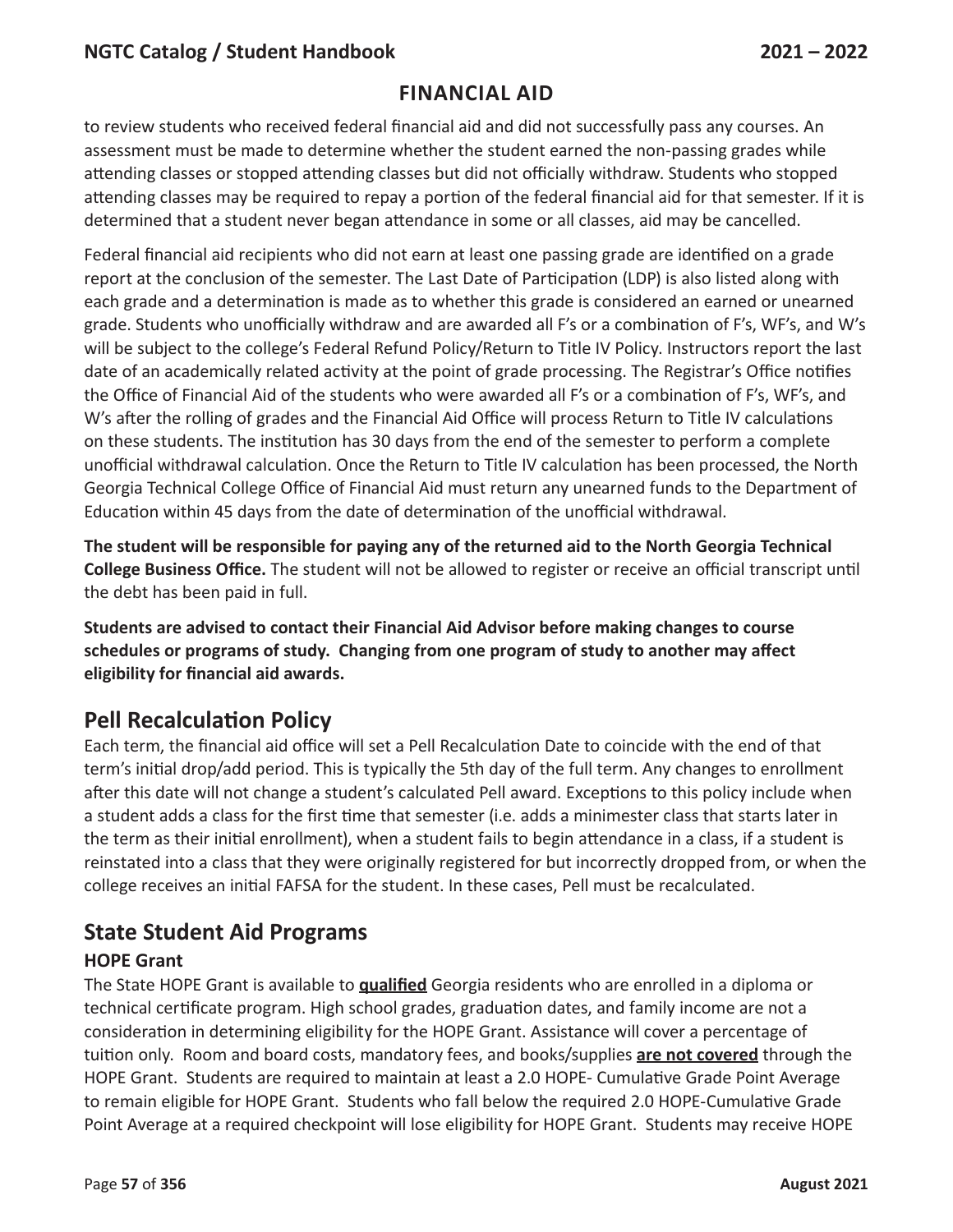### **Financial Aid**

Grant/Zell Miller Grant funding for a maximum of 63 semester credit hours. To apply, a student should complete a FAFSA or GSFAPP Application.

The HOPE Grant also awards a one-time \$500 voucher to **qualified** Georgia residents who pass the GED® Exam. The voucher is to be applied toward the cost of education in a degree, diploma, or technical certificate program. Students must complete a FAFSA or GSFAPPS Application to receive HOPE Grant GED® funding.

#### **HOPE Scholarship**

The State HOPE Scholarship is available to **qualified** Georgia residents who are enrolled in a degree program. HOPE Scholarship eligibility for high school graduates is determined by the Georgia Student Finance Commission at the time of his/her high school graduation (1993 or later). The HOPE Scholarship may also be available to qualified Georgia residents who have attempted 30 semester hours or 60 semester hours toward a degree with a HOPE Cumulative Grade Point Average of 3.0 or better. Once a student is determined eligible for HOPE Scholarship, he/she is required to maintain at least a 3.0 HOPE Cumulative Grade Point Average to remain eligible for HOPE Scholarship. Students who fall below the required 3.0 HOPE Cumulative Grade Point Average at a required checkpoint will lose eligibility for HOPE Scholarship. Assistance will cover a percentage of the tuition only. Room and board costs, mandatory fees, and books/ supplies are not covered through the HOPE Scholarship. Students may receive HOPE Scholarship funding or a combination of Zell Miller Scholarship/HOPE Scholarship/HOPE Grant/Zell Miller Grant funding for a maximum of 127 attempted semester credit hours. Students must have graduated high school within the past ten years, received their GED® within the past ten years, or previously received HOPE Scholarship prior to June 30, 2011. To apply, a student must complete a FAFSA or GSFAPP Application.

#### **Zell Miller Grant**

The Zell Miller Grant is available to **qualified** Georgia Residents who are enrolled in a diploma or technical certificate program and have at least a 3.5 Hope Cumulative Grade Point Average. High school grades, graduation dates, and family income are not a consideration in determining eligibility for the Zell Miller Grant. Assistance will cover 100% of tuition only. Room and board costs, mandatory fees, and books/ supplies **are not covered** through the Zell Miller Grant. Students are required to maintain at least a 3.5 HOPE Cumulative Grade Point Average to remain eligible for the Zell Miller Grant. Students who fall below the required 3.5 HOPE-Cumulative Grade Point Average at the End-of-Term checkpoint will lose eligibility for the Zell Miller Grant. Students may receive Zell Miller Grant/HOPE Grant funding for a maximum of 63 semester credit hours. To apply, a student must complete a FAFSA or GSFAPP Application.

#### **Zell Miller Scholarship**

The State Zell Miller Scholarship is available to **qualified** Georgia residents who are enrolled in a degree program. The Zell Miller Scholarship Program is merit-based with specific academic and grade point average requirements. Eligibility for high school graduates is determined by the Georgia Student Finance Commission at the time of his/her high school graduation (2011 or later). Assistance will cover 100% of tuition only. Room and board costs, mandatory fees, and books/supplies are not covered through the Zell Miller Scholarship. Students are required to maintain at least a 3.30 HOPE Cumulative Grade Point Average to remain eligible for the Zell Miller Scholarship. Students may receive the Zell Miller Scholarship or a combination of Zell Miller Scholarship/ HOPE Scholarship/ HOPE Grant/Zell Miller Grant funding for a maximum of 127 attempted semester credit hours. To apply, students should complete the FAFSA or GSFAPP Application.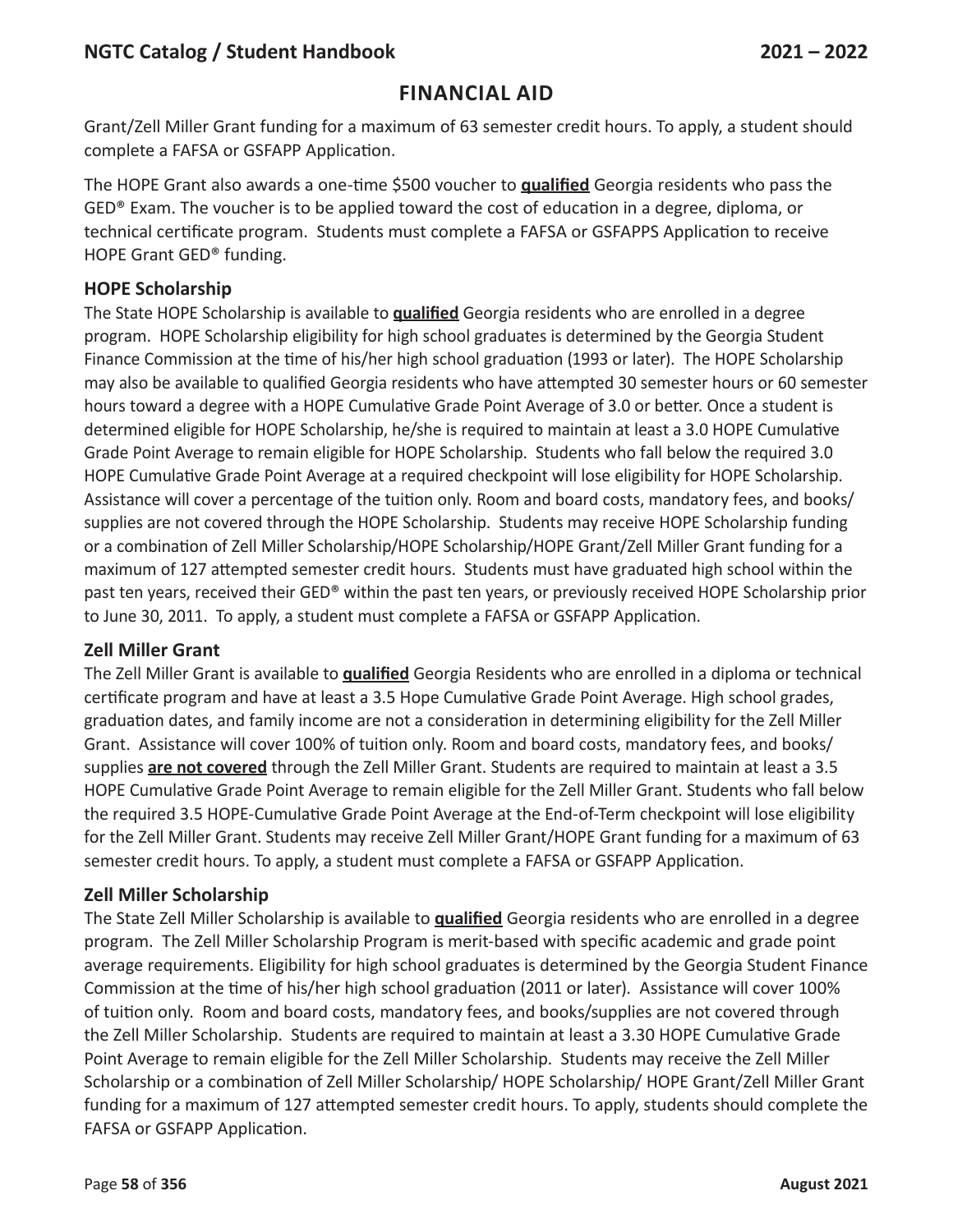#### **Student Access Loan-Technical Colleges**

The State Student Access Loan for Technical Colleges (SAL) is a need based, low interest loan program available to **qualified** Georgia residents who are enrolled in a certificate, diploma, or degree program. SAL is intended to help cover the gap in tuition costs, fees, and books. Students must have first applied for and exhausted other student financial aid options including federal, state institutional, and private scholarship and grant programs and Veterans Education Benefits. Students must be also enrolled in at least 6 credit hours in their program of study and meet all other eligibility requirements to receive SAL. To apply, a student must complete the FAFSA **and** the SAL Application available at www.GAfutures.org.

### **HOPE Career Grant**

The HOPE Career Grant is available to **qualified** Georgia residents who are enrolled in a GSFC approved certificate or diploma program. Students must also meet all eligibility requirements of the HOPE Grant Program or Zell Miller Grant Program. A student's HOPE Career Grant award is a fixed amount per term based upon the student's program of study and number of hours of enrollment. A list of approved programs is available on www.gafutures.org. The GSFC approved designated HOPE Career Grant program of study list is updated and published by July 1 each year. To apply, students must complete a FAFSA or GSFAPP Application.

# **Federal Student Aid Programs**

To apply for all federal financial aid programs, students must complete a Free Application for Federal Student Aid (FAFSA) by visiting www.fafsa.ed.gov. **The FAFSA application must be renewed every year.**  New FAFSA applications are available on October 1 of every year. Fall semester marks the beginning of a new award year for financial aid purposes and the academic year encompasses Fall, Spring, and Summer semesters. Students receiving financial aid benefits during the Summer semester must renew their FAFSA in order to receive aid for the subsequent Fall semester.

#### **PELL Grant**

The Federal PELL Grant is a Title IV Program that provides eligible undergraduate students, who meet certain income guidelines as determined by the U.S. Department of Education, with aid to help meet the costs of postsecondary education. Pell Grant does not require repayment. Eligibility is determined by the U.S. Department of Education using a student's expected family contribution (EFC), a formula developed by the federal government, and the number of credit hours in which a student is enrolled. Students must be qualified undergraduates enrolled in a federally approved eligible program leading to a degree, diploma, or eligible technical certificate of credit. Pell Grant is not available to students who have a bachelor's degree, owe a refund to any Title IV Aid Program, or are in default on a student loan. Pell Grant recipients are subject to a Lifetime Usage Limit of 600%, which is 6 full-time years in which a student receives their full annual Pell Grant Award each year.

For the purpose of Pell, NGTC operates on a two-term disbursement schedule. This means that a student's annual Pell Grant award is divided into two disbursements. The annual maximum Pell Grant award (\$6,495 for 2021-2022) is divided between the Fall (\$3,248) and Spring (\$3,247) terms. Any remaining funds are available for disbursement in the Summer semester. Students who are enrolled for at least 12 credit hours, **both** Fall and Spring semesters, will have additional Pell Grant funds available to them for the Summer semester. The student must be enrolled in at least 6 credit hours for the Summer semester and meet all other eligibility requirements. A student not enrolled for at least 12 credit hours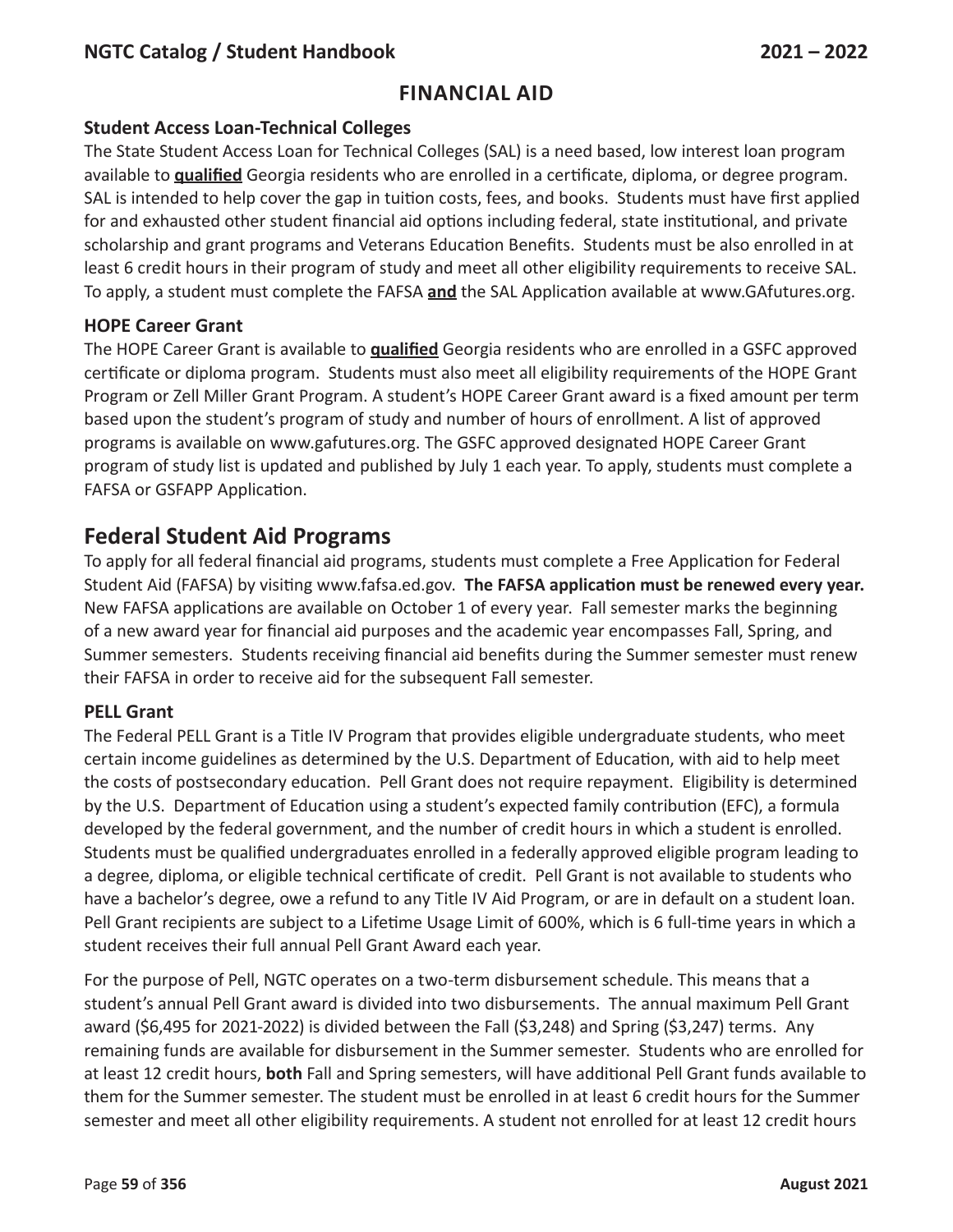## **Financial Aid**

**both** Fall and Spring semester should have a portion of their annual Pell Grant Award available to disburse for Summer semester. Enrollment status determines the amount of Pell Grant funds awarded each semester.

| <b>Credit Hours</b> | <b>Amount of Semester Pell Award</b> |
|---------------------|--------------------------------------|
| $1 - 5$             | 25%                                  |
| $6 - 8$             | .50%                                 |
| $9 - 11$            | 75%                                  |
| $12+$               | 100%                                 |

To apply, students must complete the FAFSA by visiting www.FAFSA.ed.gov.

# **Federal Supplemental Educational Opportunity Grant**

The Federal Supplemental Educational Opportunity Grant (FSEOG) is based on financial need. Students must be qualified undergraduates enrolled in a federal approved eligible program leading to a degree, diploma, or eligible Technical Certificate of Credit. The Financial Aid office will use the results from the student's FAFSA to determine eligibility. The maximum FSEOG a student may receive per academic year will depend on the availability of funds.

## **Federal Work Study Program**

The Federal Work Study program provides employment opportunities to eligible students to help meet the costs of postsecondary education. Students must be qualified undergraduates enrolled in a federal approved eligible program leading to a degree, diploma, or eligible technical certificate of credit. Federal Work Study awards are made on a fiscal year basis. Federal Work Study positions are only available to students that have a remaining unmet need after all forms of aid have been applied. Eligibility is based on your unmet need as determined by your budget, family contribution calculated by the federal government, and any other aid received. Work Study opportunities, along with job description, wage scale, and application, are posted to student email and NGTC's website as positions become available. Applications should be submitted to the Financial Aid Office. Please note, Work Study positions are treated similarly to any other job opportunity, and students must complete all required employment forms as well as submit to a criminal background check upon being hired.

## **Private Loans**

Private student loans are different from federal student loans in that they are not guaranteed by the Federal Government. They require a credit check and often require a co-signer. Terms and conditions vary significantly by lender. Carefully consider your needs and select a loan product that best meets your individual situation.

The following list of private loan products offers a variety of loan options with competitive interest rates. Students, however, are free to borrow from any lender, even if they are not listed here. North Georgia Technical College does not endorse or support any specific lender or student loan program/product.

• Sallie Mae Smart Loan

If you choose a loan option that is not listed, please contact the lender directly to determine the application process.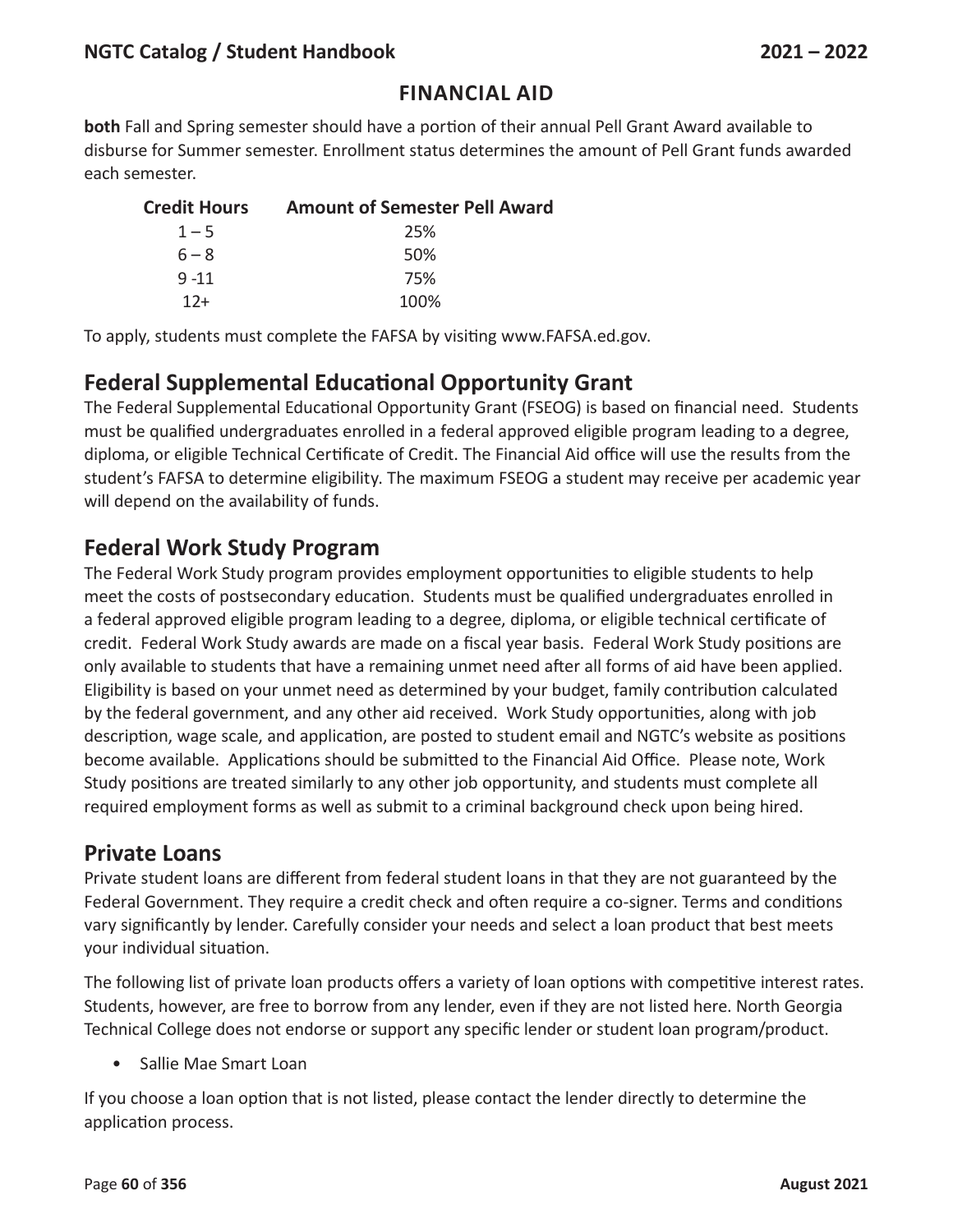### **Financial Aid**

Students must have a completed FAFSA on file, be enrolled in at least 6 credit hours in their program of study and meet all other eligibility requirements. Private Loan amounts may not exceed a student's cost of attendance.

North Georgia Technical College does not participate in the Federal Stafford Student Loan program or the Federal Parent PLUS Loan program.

## **Nelnet Payment Plan**

North Georgia Technical College has contracted with Nelnet, a third-party vendor, to provide a payment plan option for students. Tuition payment plans break down tuition balances into affordable monthly payments. There is no interest, payment options are flexible, and setup fees are charged. Information regarding dates of enrollment and payment requirements are available from the Business Office, as well as the Financial Aid Office.

# **Scholarships**

Scholarships are administered through a partnership between North Georgia Technical College and the North Georgia Technical College Foundation. Scholarship applications are available online and in the Institutional Advancement Office. Applications for assistance with tuition and fees are accepted prior to each semester; students must apply/re-apply for Foundation scholarships prior to each term. Applications must be submitted by the published deadline each semester; late applications cannot be considered. Students must meet selection criteria as established by each individual scholarship. A complete list of scholarships available through the Foundation can be found on the Foundation page of the NGTC website. The Foundation Scholarship Committee will review applications to determine eligibility and will award scholarships based on availability of funds. All scholarships are based on documented financial need. Scholarships are awarded in amounts up to \$500 and are to be used exclusively for tuition and fees. Award amounts are based on the number of credit hours a student is registered for at the time of application.

Students may receive assistance with books through the Foundation's Lending Library. Lending Library applications are accepted during the first week of the semester. Applications are available online and in the Institutional Advancement Office. Books loaned through the Lending Library must be returned at the end of the semester.

All Foundation scholarship award funds are paid directly to the college; checks are not issued to students. All Foundation scholarships are exclusively for students enrolled at North Georgia Technical College.

# **Other Financial Aid Options**

#### **Vocational Rehabilitation**

Benefits may be available to students with physical or emotional disabilities as defined by the Division of Rehabilitation Services. Information is available from area Georgia Vocational Rehabilitation Offices.

#### **Veterans' Benefits**

Veterans' Benefits are available to veterans and to spouses and children of disabled or deceased veterans. Credit programs are approved for VA benefits. However, Continuing Education courses are not approved.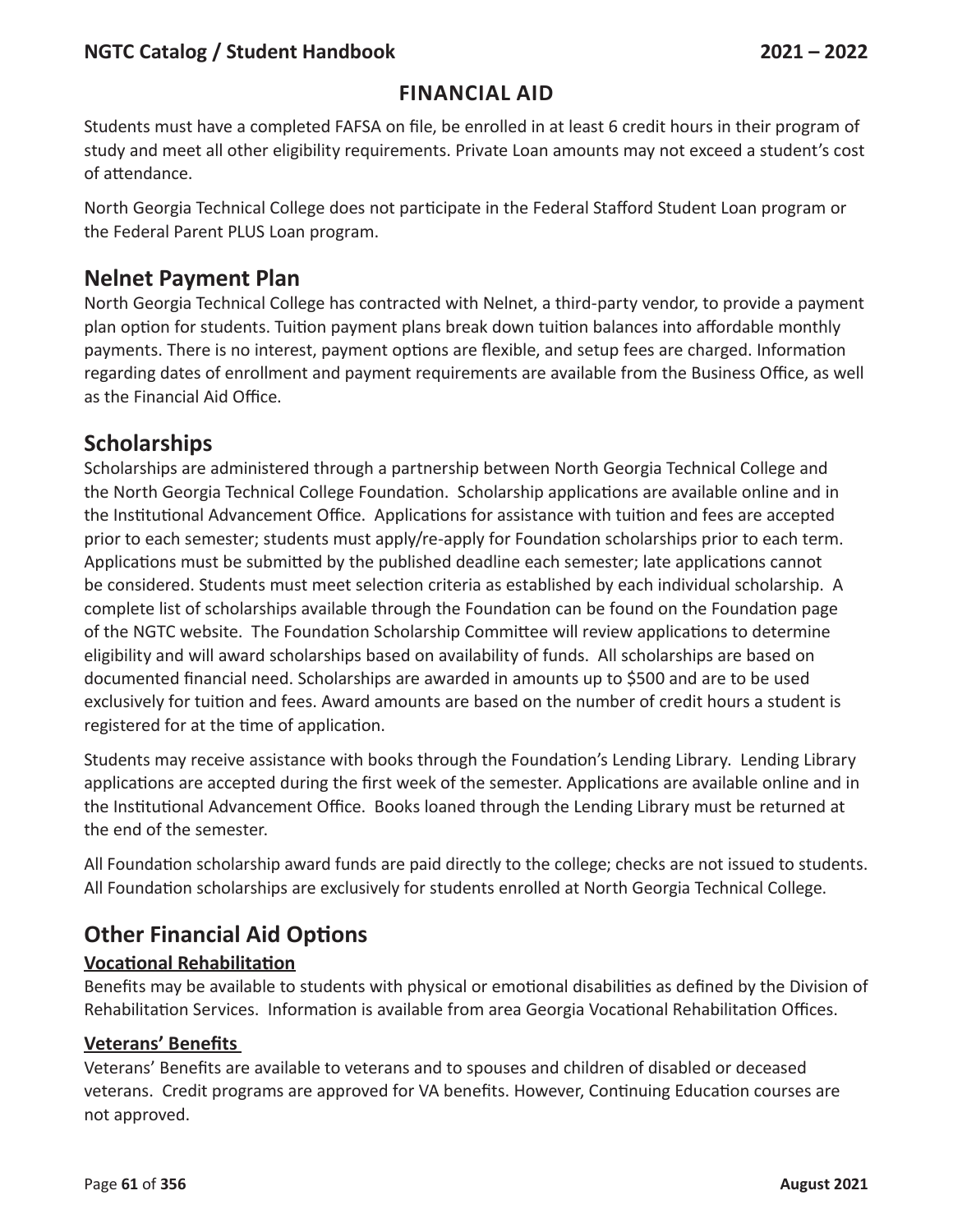#### **TITLE 38 UNITED STATES CODE SECTION 3679(E) SCHOOL COMPLIANCE**

**NOTE:** A *Covered Individual* is any individual who is entitled to educational assistance under chapter 31, Vocational Rehabilitation and Employment, or chapter 33, Post-9/11 GI Bill® benefits.

- North Georgia Technical College's policy permits any covered individual to attend or participate in the course of education during the period beginning on the date on which the individual provides to the educational institution a certificate of eligibility for entitlement to educational assistance under chapter 31 or 33 (a "certificate of eligibility" can also include a "Statement of Benefits" obtained from the Department of Veterans Affairs' (VA) website – eBenefits, or a VAF 28-1905 form for chapter 31 authorization purposes) and ending on the earlier of the following dates:
	- 1. The date on which payment from VA is made to the institution.
	- 2. 90 days after the date the institution certified tuition and fees following the receipt of the certificate of eligibility.
- Our policy ensures that North Georgia Technical College will not impose any penalty, including the assessment of late fees, the denial of access to classes, libraries, or other institutional facilities, or the requirement that a covered individual borrow additional funds, on any covered individual because of the individual's inability to meet his or her financial obligations to the institution due to the delayed disbursement funding from VA under chapter 31 or 33.

In addition, statute allows our policy to require the covered individual to take the following additional actions:

- 1. Submit a certificate of eligibility for entitlement to educational assistance no later than the first day of a course of education.
- 2. Submit a written request to use such entitlement.
- 3. Provide additional information necessary to the proper certification of enrollment by the educational institution.
- 4. The North Georgia Technical College policy may also require additional payment or impose a fee for the amount that is the difference between the amount of the student's financial obligation and the amount of the VA education benefit disbursement.

Interested students should contact the VA Regional Office in Atlanta at 1.888.442.4551 for specific information concerning eligibility and benefits or visit www.gibill.va.gov. North Georgia Technical College's Veteran Certifying Officials are located in the financial aid office of the Clarkesville Campus.

# **Workforce Innovation and Opportunity Act (WIOA)**

WIOA provides assistance to adults (18 and older), youth (ages 16-24), and **dislocated workers** (18+, currently on unemployment, laid-off from previous employer, etc.) who meet program criteria. WIOA may assist with supportive services such as books and supplies, transportation, and childcare. Information and assistance may be obtained by calling the following WorkSource Georgia offices:

**WorkSource Georgia - Georgia Mountains Regional Commission** at 770-538-2727 or visit the website at http://www.gmrc.ga.gov. Georgia Mountains serves those who live in Banks, Dawson, Forsyth, Franklin, Habersham, Hall, Hart, Lumpkin, Rabun, Stephens, Towns, Union, and White Counties.